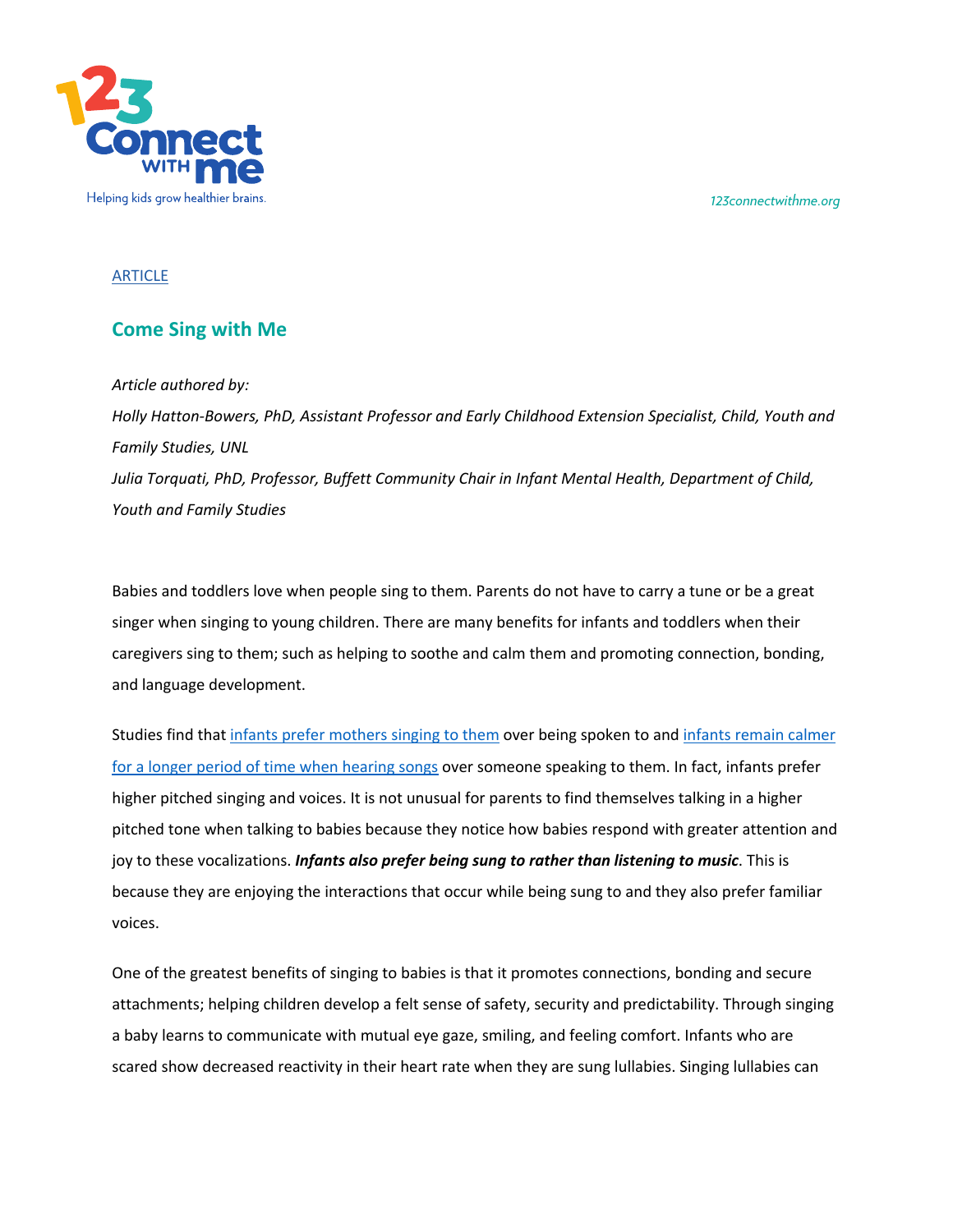

*123connectwithme.org*

also calm and bring comfort to the parent. Another benefit of singing is that supports serve and return interactions that are essential for early brain development.

As babies get older, they will enjoy participating in the singing and practicing the vocalizations. Singing is a great way to introduce new sounds and words and can support the development of concentration, listening skills, and language development. Songs provide a way for children to discriminate sounds and build their phonological awareness which is critically important for the development of reading. Singing also enhances memory skills by singing the same song over and over. Children love repetition and it is so helpful for their learning and development. For older babies and toddlers, it can be beneficial and fun to engage in playful singing. Parents can combine singing with body movements, such as tapping their leg or clapping their hands. Practicing singing in a playful way can also occur with a children's storybook that has a common rhyme or rhythm to it. Allow children to get creative and experiment with different songs and rhythms.

Singing can also help toddlers transition from one activity to the next. For example, as children get ready for bed, the parent can playfully engage them in a song to make clean-up fun by modifying *Brown Bear, Brown Bear What Do You See?* by saying the child's name and asking what they see. The child may respond or point to blocks! Then the parent can sing, "I see blocks looking at you. Let's clean them up!"

So parents, take time to sing to your infant or toddler and do not worry about being off-key. Be creative and have fun.

For additional resources and ideas:

Rhyming Books that You Can Sing

Beyond Twinkle Twinkle: Using Music with Infants and Toddlers